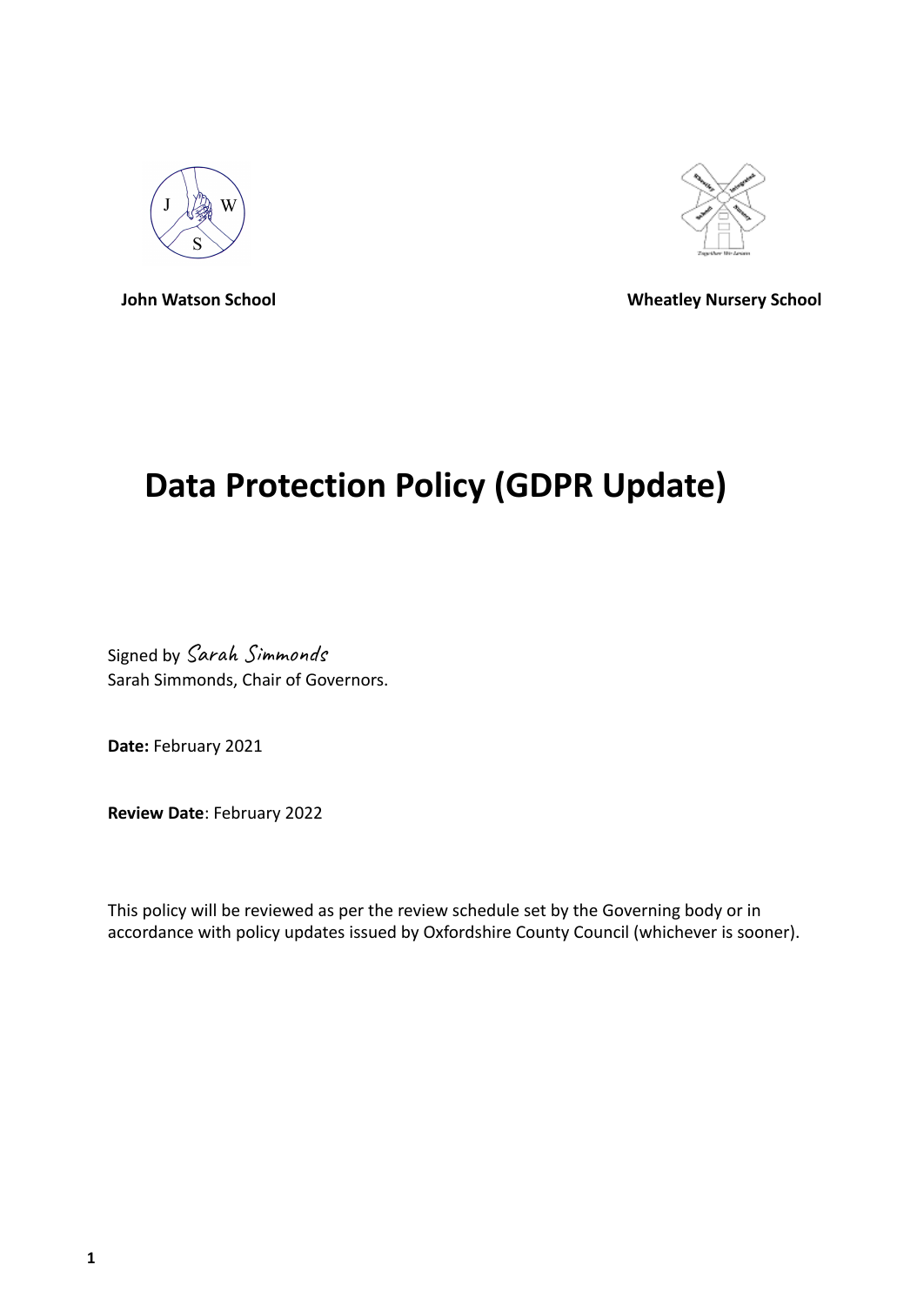# Data Protection Policy (GDPR Update)

# **1. Aims**

Our school aims to ensure that all personal data collected about staff, pupils, parents, governors, visitors and other individuals is collected, stored and processed in accordance with the General Data Protection Regulation (GDPR) and the expected provisions of the Data Protection Act 2018 (DPA 2018) as set out in the Data Protection Bill. This policy applies to all personal data, regardless of whether it is in paper or electronic format.

# **2. Legislation & Guidance**

This policy meets the requirements of the GDPR and the expected provisions of the DPA 2018. It is based on guidance published by the Information Commissioner's Office (ICO) on the GDPR and the ICO's code of practice for subject access requests.

If the School uses CCTV: It also reflects the ICO's code of practice for the use of surveillance cameras and personal information.

In addition, this policy complies with regulation 5 of the Education (Pupil Information) (England) Regulations 2005, which gives parents the right of access to their child's educational record. In addition, this policy complies with our funding agreement and articles of association.

## **3. Definitions**

| Term                                | <b>Definition</b>                                                                                                                                                                                                                                                                                                                                                                                                                           |
|-------------------------------------|---------------------------------------------------------------------------------------------------------------------------------------------------------------------------------------------------------------------------------------------------------------------------------------------------------------------------------------------------------------------------------------------------------------------------------------------|
| <b>Personal Data</b>                | Any information relating to an identified, or identifiable, individual.<br>This may include the individual's:<br>• Name (including initials)<br>· Identification number<br>• Location data<br>• Online identifier, such as a username<br>It may also include factors specific to the individual's physical,<br>physiological, genetic, mental, economic, cultural or social identity.                                                       |
| Special categories of personal data | Personal data which is more sensitive and so needs more protection,<br>including information about an individual's:<br>• Racial or ethnic origin<br>• Political opinions<br>• Religious or philosophical beliefs<br>• Trade union membership<br>• Genetics<br>• Biometrics (such as fingerprints, retina and iris patterns), where used<br>for identification purposes<br>• Health - physical or mental<br>• Sex life or sexual orientation |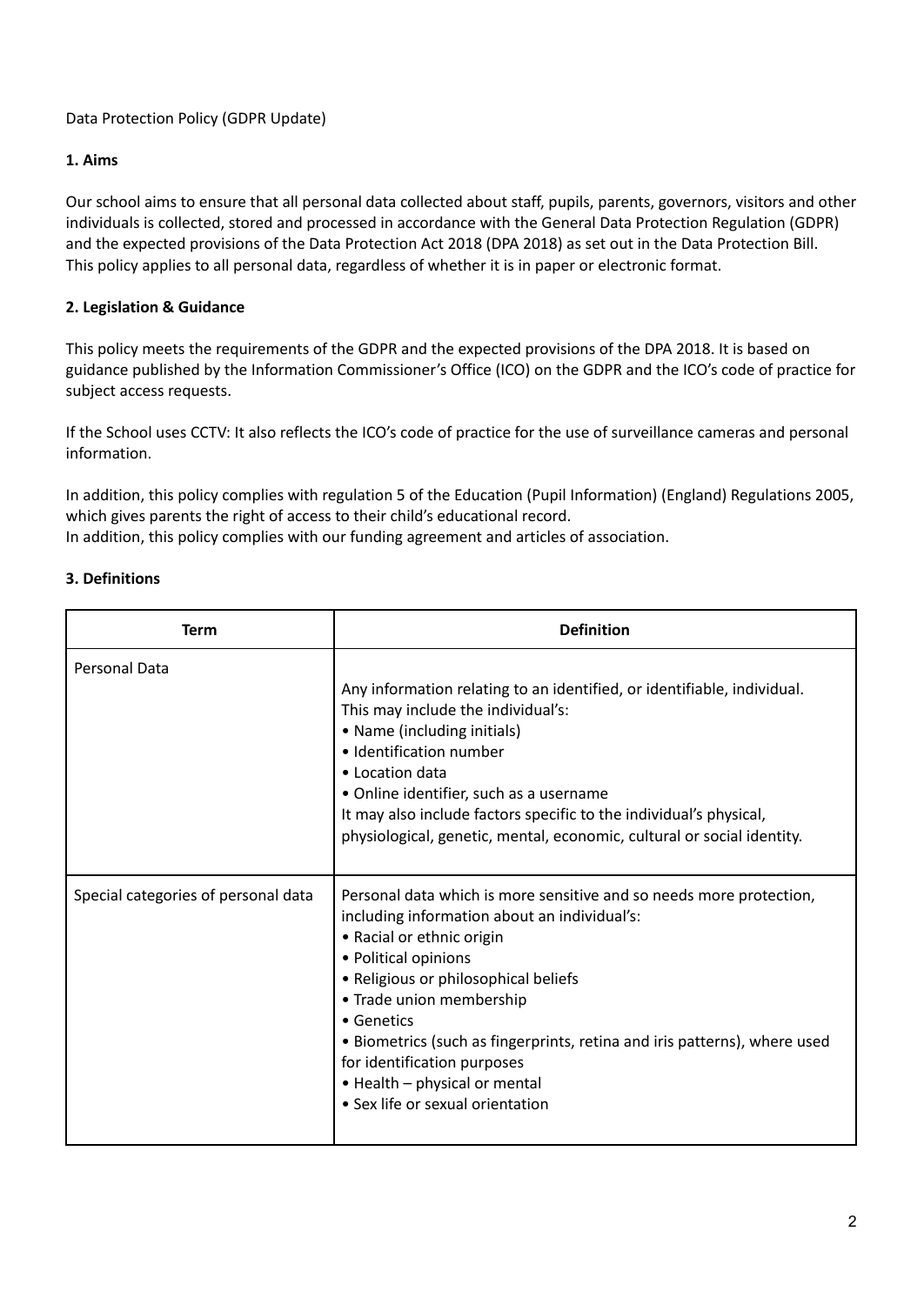| Processing           | Anything done to personal data, such as collecting, recording, organising,<br>structuring, storing, adapting, altering, retrieving, using, disseminating,<br>erasing or destroying.<br>Processing can be automated or manual. |
|----------------------|-------------------------------------------------------------------------------------------------------------------------------------------------------------------------------------------------------------------------------|
|                      |                                                                                                                                                                                                                               |
| Data Subject         | The identified or identifiable individual whose personal data is held or<br>processed.                                                                                                                                        |
| Data controller      | A person or organisation that determines the purposes and the means of<br>processing of personal data.                                                                                                                        |
| Data processor       | A person or other body, other than an employee of the data controller,<br>who processes personal data on behalf of the data controller.                                                                                       |
| Personal data breach | A breach of security leading to the accidental or unlawful destruction,<br>loss, alteration, unauthorised disclosure of, or access to personal data.                                                                          |

## **4. The Data Controller**

Our school processes personal data relating to parents, pupils, staff, governors, visitors and others, and therefore is a data controller. The school is registered as a data controller with the ICO and will renew this registration annually or as otherwise legally required.

#### **5. Roles & Responsibilities**

This policy applies to **all staff** employed by our school, and to external organisations or individuals working on our behalf. Staff who do not comply with this policy may face disciplinary action.

#### **Governing board**

The governing board has overall responsibility for ensuring that our school complies with all relevant data protection obligations.

#### **Data protection officer**

The data protection officer (DPO) is responsible for overseeing the implementation of this policy, monitoring our compliance with data protection law, and developing related policies and guidelines where applicable.

They will provide an annual report of their activities directly to the governing board and, where relevant, report to the board their advice and recommendations on school data protection issues.

The DPO is also the first point of contact for individuals whose data the school processes, and for the ICO.

Full details of the DPO's responsibilities are set out in their job description.

Our DPO's contact details are below:

ODST Data Protection Officer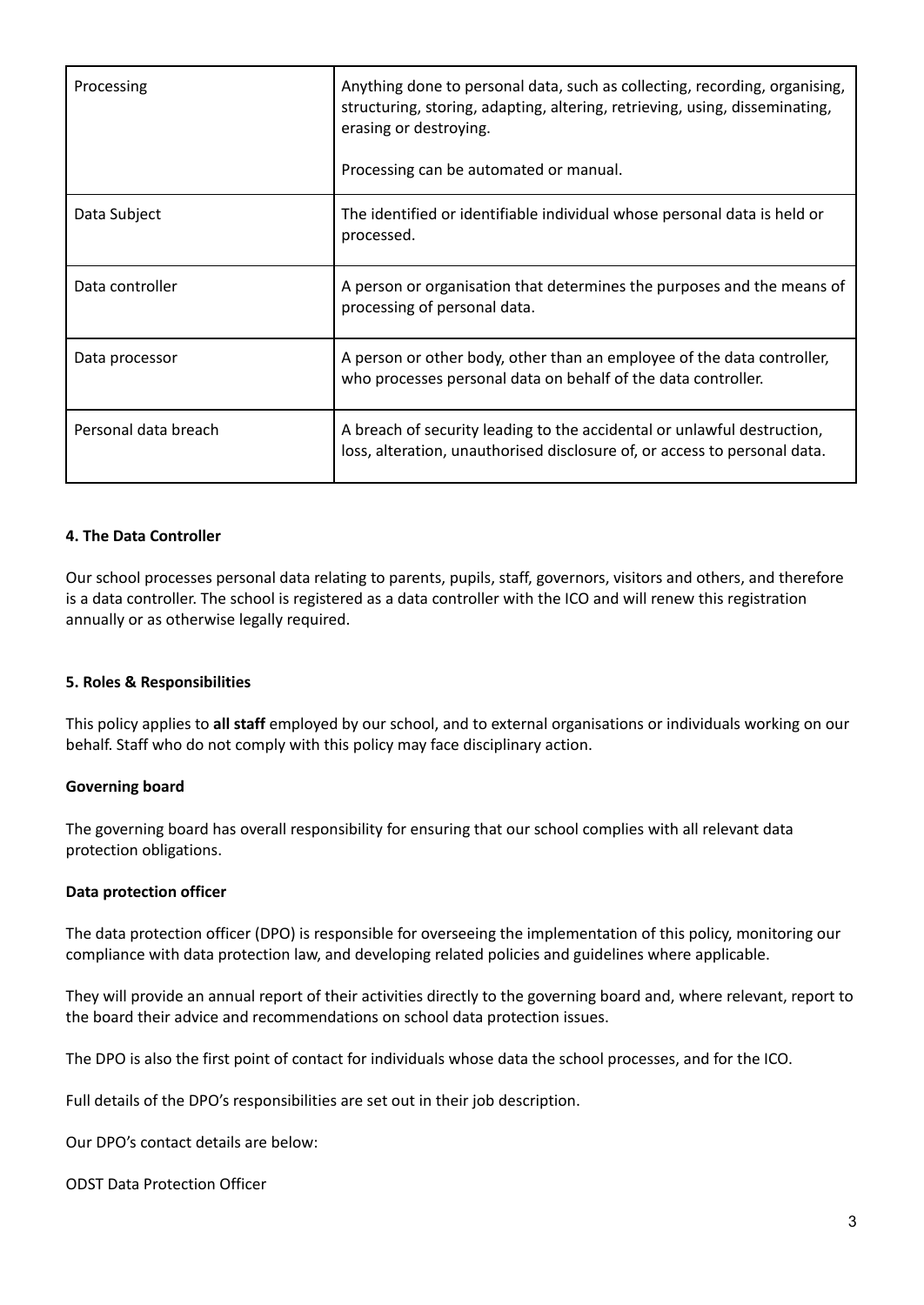Mike Bingham **Operations Manager** Oxford Diocesan Schools Trust St Mary's Convent, Denchworth Road, Wantage, Oxfordshire OX12 9AU

Email: Mike.Bingham@oxford.anglican.org Telephone: 01865 208289

## **Headteacher**

The headteacher acts as the representative of the data controller on a day-to-day basis.

## **All staff**

Staff are responsible for:

- Collecting, storing and processing any personal data in accordance with this policy
- Informing the school of any changes to their personal data, such as a change of address
- Contacting the DPO in the following circumstances:
	- With any questions about the operation of this policy, data protection law, retaining personal data or keeping personal data secure
	- If they have any concerns that this policy is not being followed
	- If they are unsure whether or not they have a lawful basis to use personal data in a particular way
	- If they need to rely on or capture consent, draft a privacy notice, deal with data protection rights invoked by an individual, or transfer personal data outside the European Economic Area
	- If there has been a data breach
	- Whenever they are engaging in a new activity that may affect the privacy rights of individuals
	- If they need help with any contracts or sharing personal data with third parties

## **6. Data Protection Principles**

The GDPR is based on data protection principles that our school must comply with.

The principles say that personal data must be:

- Processed lawfully, fairly and in a transparent manner
- Collected for specified, explicit and legitimate purposes
- Adequate, relevant and limited to what is necessary to fulfil the purposes for which it is processed
- Accurate and, where necessary, kept up to date
- Kept for no longer than is necessary for the purposes for which it is processed
- Processed in a way that ensures it is appropriately secure

This policy sets out how the school aims to comply with these principles.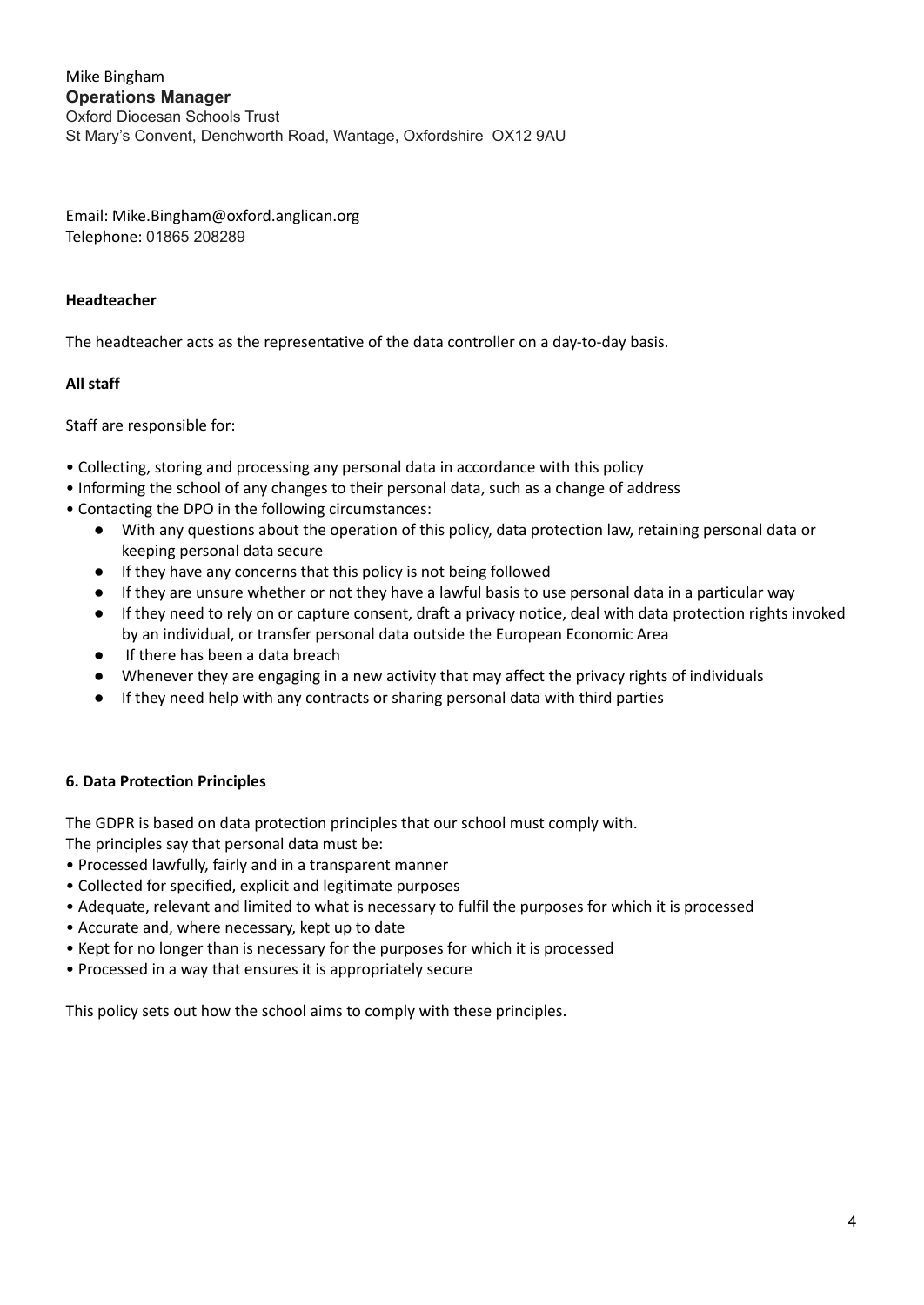# **7. Collecting Personal Data**

## **a. Lawfulness, fairness and transparency**

We will only process personal data where we have one of 6 'lawful bases' (legal reasons) to do so under data protection law:

• The data needs to be processed so that the school can **fulfil a contract** with the individual, or the individual has asked the school to take specific steps before entering into a contract

• The data needs to be processed so that the school can **comply with a legal obligation**

• The data needs to be processed to ensure the **vital interests** of the individual e.g. to protect someone's life

• The data needs to be processed so that the school, as a public authority, can perform a task **in the public interest**, and carry out its official functions

• The data needs to be processed for the **legitimate interests** of the school or a third party (provided the individual's rights and freedoms are not overridden)

• The individual (or their parent/carer when appropriate in the case of a pupil) has freely given clear **consent**

For special categories of personal data, we will also meet one of the special category conditions for processing which are set out in the GDPR and Data Protection Act 2018.

If we offer online services to pupils, such as classroom apps, and we intend to rely on consent as a basis for processing, we will get parental consent (except for online counselling and preventive services).

Whenever we first collect personal data directly from individuals, we will provide them with the relevant information required by data protection law.

## **b. Limitation, minimisation and accuracy**

We will only collect personal data for specified, explicit and legitimate reasons. We will explain these reasons to the individuals when we first collect their data.

If we want to use personal data for reasons other than those given when we first obtained it, we will inform the individuals concerned before we do so, and seek consent where necessary.

Staff must only process personal data where it is necessary in order to do their jobs.

When staff no longer need the personal data they hold, they must ensure it is deleted or anonymised. This will be done in accordance with the Information and Records Management Society's toolkit for schools.

## **8. Sharing Personal Data**

We will not normally share personal data with anyone else, but may do so where:

- There is an issue with a pupil or parent/carer that puts the safety of our staff at risk
- We need to liaise with other agencies we will seek consent as necessary before doing this

• Our suppliers or contractors need data to enable us to provide services to our staff and pupils – for example, IT companies.

When doing this, we will:

- Only appoint suppliers or contractors which can provide sufficient guarantees that they comply with data protection law
- Establish a data sharing agreement with the supplier or contractor, either in the contract or as a standalone agreement, to ensure the fair and lawful processing of any personal data we share
- Only share data that the supplier or contractor needs to carry out their service, and information necessary to keep them safe while working with us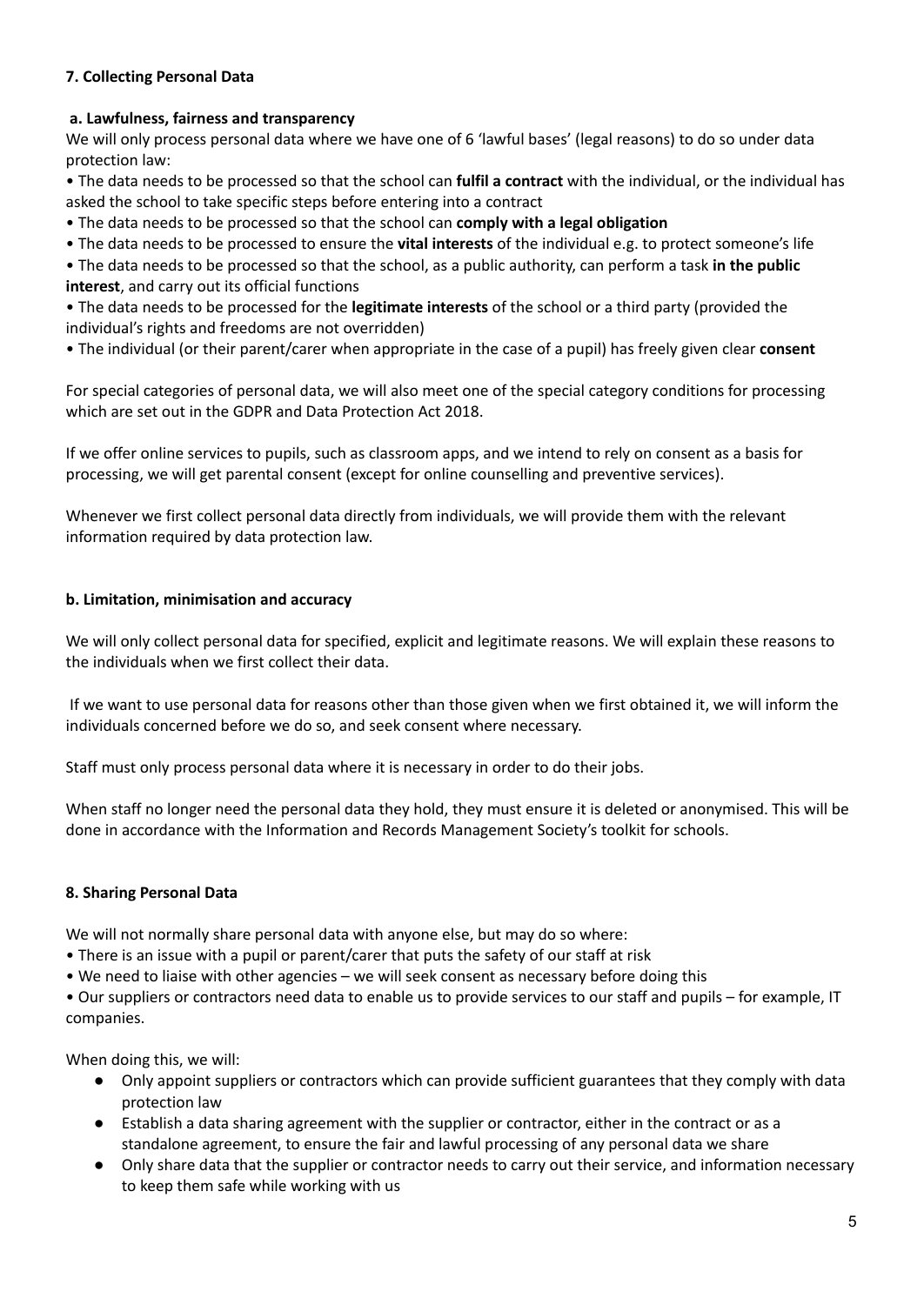We will also share personal data with law enforcement and government bodies where we are legally required to do so, including for:

- The prevention or detection of crime and/or fraud
- The apprehension or prosecution of offenders
- The assessment or collection of tax owed to HMRC
- In connection with legal proceedings
- Where the disclosure is required to satisfy our safeguarding obligations

• Research and statistical purposes, as long as personal data is sufficiently anonymised or consent has been provided

We may also share personal data with emergency services and local authorities to help them to respond to an emergency situation that affects any of our pupils or staff.

Where we transfer personal data to a country or territory outside the European Economic Area, we will do so in accordance with data protection law.

## **9. Subject Access Requests and other Rights of Individuals**

#### **a. Subject access requests**

Individuals have a right to make a 'subject access request' to gain access to personal information that the school holds about them. This includes:

- Confirmation that their personal data is being processed
- Access to a copy of the data
- The purposes of the data processing
- The categories of personal data concerned
- Who the data has been, or will be, shared with
- How long the data will be stored for, or if this isn't possible, the criteria used to determine this period
- The source of the data, if not the individual

• Whether any automated decision-making is being applied to their data, and what the significance and consequences of this might be for the individual

Subject access requests must be submitted in writing, either by letter, email or fax to the DPO. They should include:

- Name of individual
- Correspondence address
- Contact number and email address
- Details of the information requested

If staff receive a subject access request they must immediately forward it to the DPO.

#### **b. Children and subject access requests**

Personal data about a child belongs to that child, and not the child's parents or carers. For a parent or carer to make a subject access request with respect to their child, the child must either be unable to understand their rights and the implications of a subject access request, or have given their consent.

*Children below the age of 12 (Primary School*): Children below the age of 12 are generally not regarded to be mature enough to understand their rights and the implications of a subject access request. Therefore, most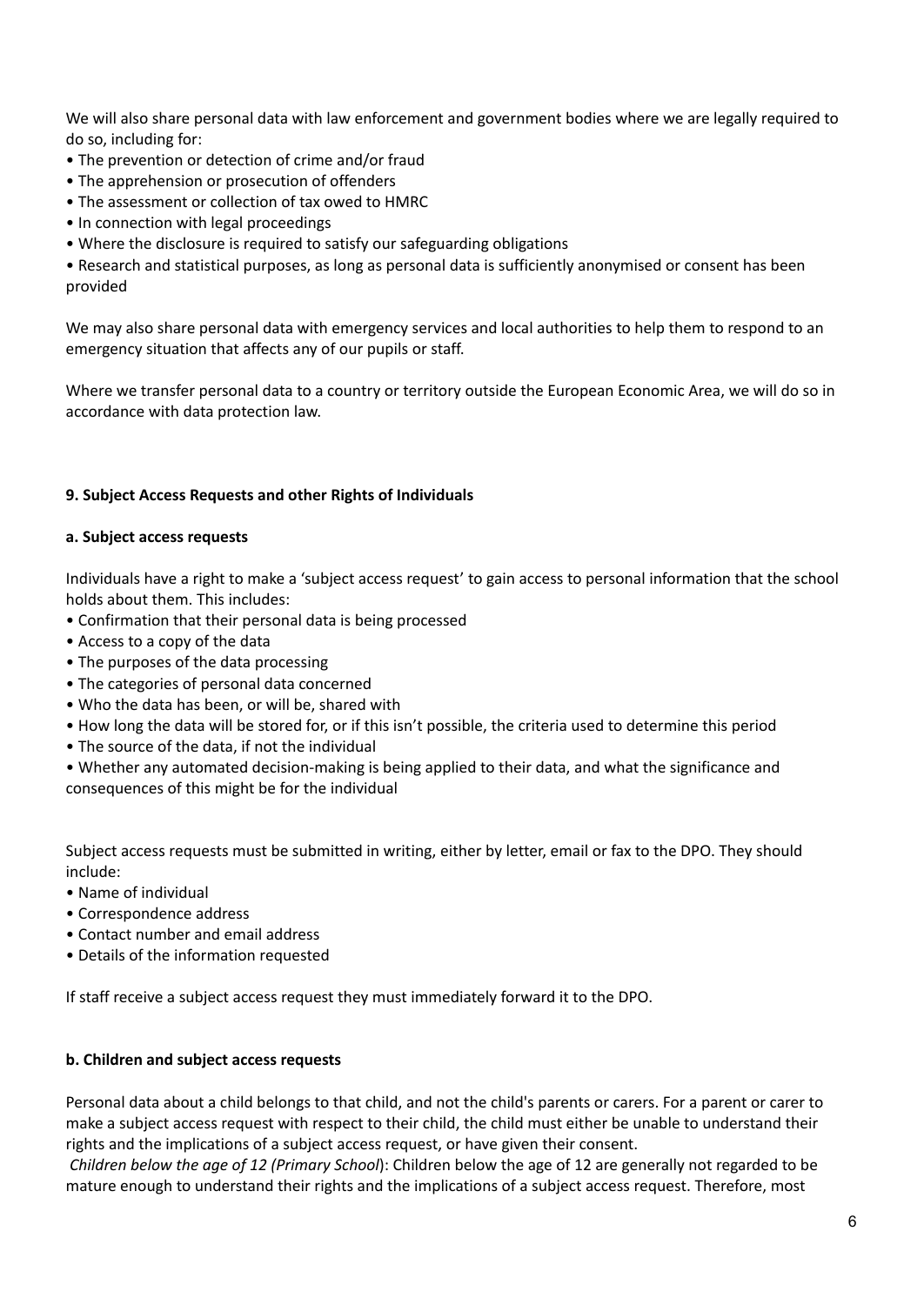subject access requests from parents or carers of pupils at our school may be granted without the express permission of the pupil. This is not a rule and a pupil's ability to understand their rights will always be judged on a case-by-case basis.

*Children aged 12 and above (Secondary School)*: Children aged 12 and above are generally regarded to be mature enough to understand their rights and the implications of a subject access request. Therefore, most subject access requests from parents or carers of pupils at our school may not be granted without the express permission of the pupil. This is not a rule and a pupil's ability to understand their rights will always be judged on a case-by-case basis.

# **c. Responding to subject access requests**

When responding to requests, we:

- May ask the individual to provide 2 forms of identification
- May contact the individual via phone to confirm the request was made
- Will respond without delay and within 1 month of receipt of the request
- Will provide the information free of charge

• May tell the individual we will comply within 3 months of receipt of the request, where a request is complex or numerous. We will inform the individual of this within 1 month, and explain why the extension is necessary

We will not disclose information if it:

- Might cause serious harm to the physical or mental health of the pupil or another individual
- Would reveal that the child is at risk of abuse, where the disclosure of that information would not be in the child's best interests
- Is contained in adoption or parental order records
- Is given to a court in proceedings concerning the child

If the request is unfounded or excessive, we may refuse to act on it, or charge a reasonable fee which takes into account administrative costs.

A request will be deemed to be unfounded or excessive if it is repetitive, or asks for further copies of the same information.

When we refuse a request, we will tell the individual why, and tell them they have the right to complain to the ICO.

## **d. Other data protection rights of the individual**

In addition to the right to make a subject access request (see above), and to receive information when we are collecting their data about how we use and process it (see section 7), individuals also have the right to:

- Withdraw their consent to processing at any time
- Ask us to rectify, erase or restrict processing of their personal data, or object to the processing of it (in certain circumstances)
- Prevent use of their personal data for direct marketing
- Challenge processing which has been justified on the basis of public interest

• Request a copy of agreements under which their personal data is transferred outside of the European Economic Area

• Object to decisions based solely on automated decision making or profiling (decisions taken with no human involvement, that might negatively affect them)

- Prevent processing that is likely to cause damage or distress
- Be notified of a data breach in certain circumstances
- Make a complaint to the ICO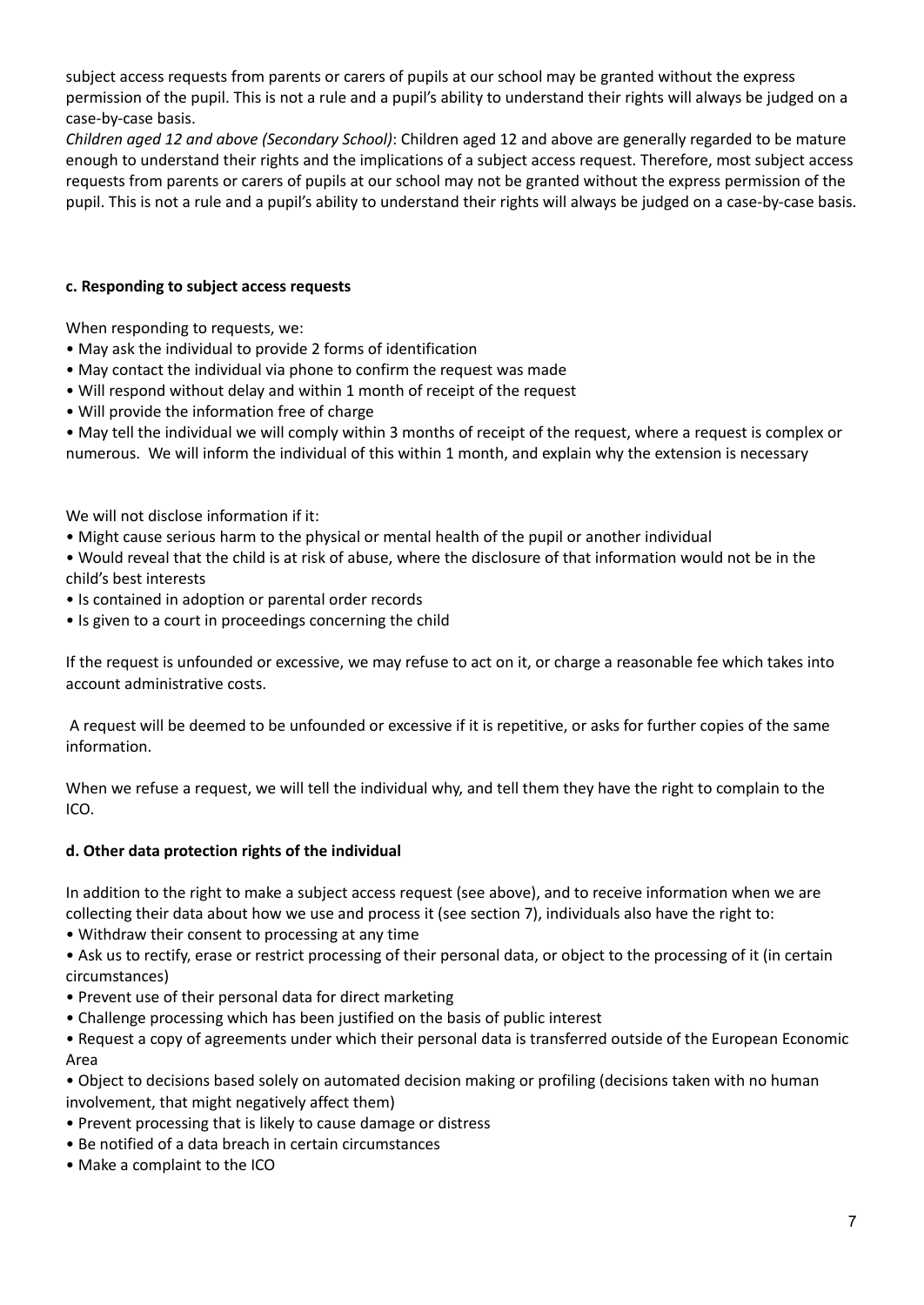• Ask for their personal data to be transferred to a third party in a structured, commonly used and machine-readable format (in certain circumstances)

Individuals should submit any request to exercise these rights to the DPO. If staff receive such a request, they must immediately forward it to the DPO.

## **10. Parental requests to see Educational Record**

We give the right for parental access to free access to their child's educational record (which includes most information about a pupil) within 15 school days of receipt of a written request.

11. Biometric Recognition Systems If and where the School uses pupils' biometric data as part of an automated biometric recognition system (for example, pupils use fingerprints to receive school dinners instead of paying with cash), we will comply with the requirements of the Protection of Freedoms Act 2012.

Parents/carers will be notified before any biometric recognition system is put in place or before their child first takes part in it. The school will get written consent from at least one parent or carer before we take any biometric data from their child and first process it.

Parents/carers and pupils have the right to choose not to use the school's biometric system(s). If a biometric system is introduced we will provide alternative means of accessing the relevant services for those pupils. For example, pupils can pay for school dinners in cash at each transaction if they wish.

Parents/carers and pupils can object to participation in a school's biometric recognition system(s), or withdraw consent, at any time, and we will make sure that any relevant data already captured is deleted

As required by law, if a pupil refuses to participate in, or continue to participate in, the processing of their biometric data, we will not process that data irrespective of any consent given by the pupil's parent(s)/carer(s).

Where staff members or other adults use the school's biometric system(s), we will also obtain their consent before they first take part in it, and provide alternative means of accessing the relevant service if they object. Staff and other adults can also withdraw consent at any time, and the school will delete any relevant data already captured.

## **12. CCTV**

The School may use CCTV in various locations around the school site to ensure it remains safe. If we use CCTV we will adhere to the ICO's code of practice for the use of CCTV.

We do not need to ask individuals' permission to use CCTV, but we make it clear where individuals are being recorded. Security cameras are clearly visible and accompanied by prominent signs explaining that CCTV is in use.

Any enquiries about the CCTV system should be directed to the Data Protection Officer (DPO)

#### **13. Photographs & Videos**

As part of our school activities, we may take photographs and record images of individuals within our school.

*Pupils aged under 18 years of age* We will obtain written consent from parents/carers for photographs and videos to be taken of their child for communication, marketing and promotional materials. We will clearly explain how the photograph and/or video will be used to both the parent/carer and pupil. *Pupils aged 18 years and over*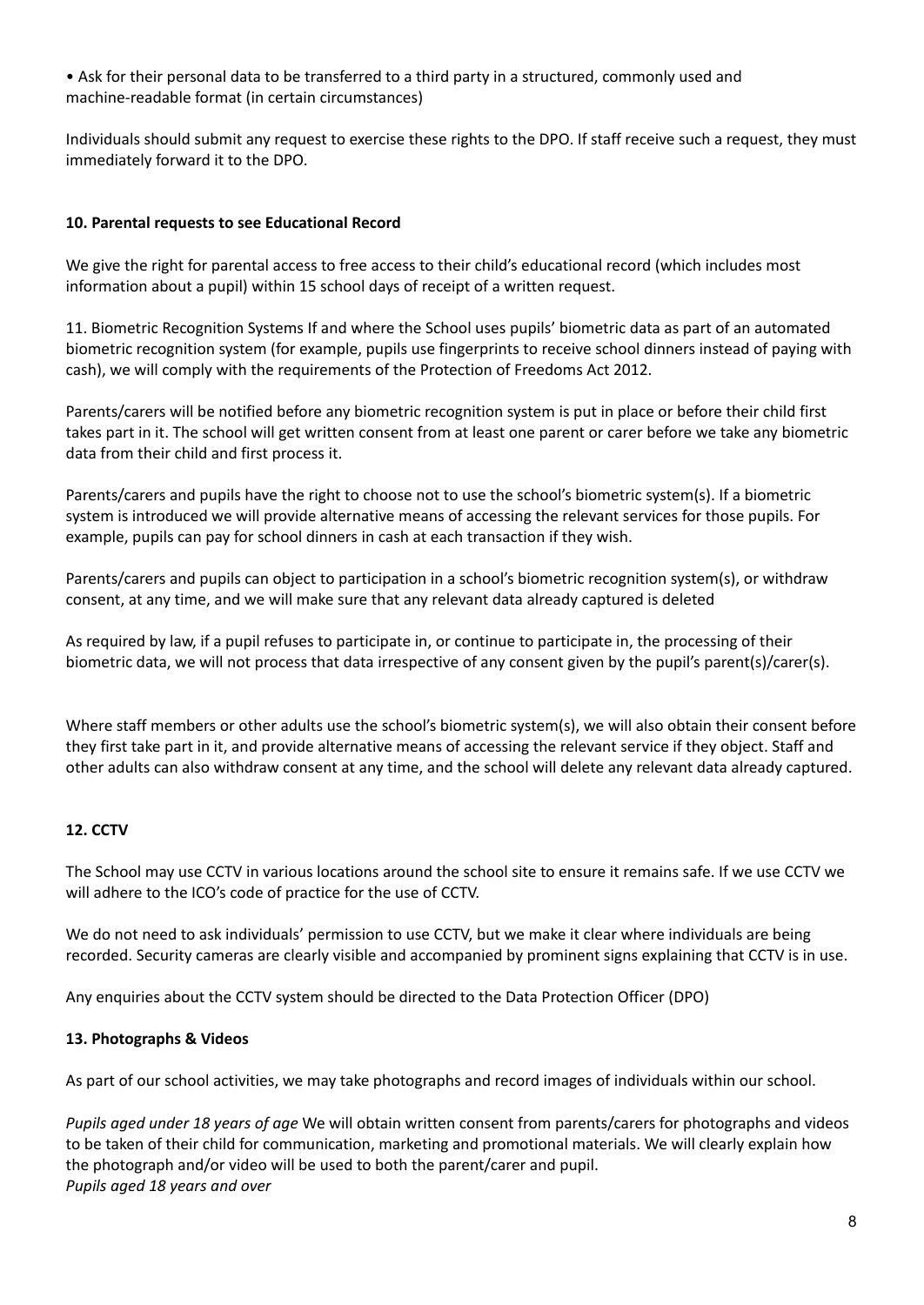We will obtain written consent from parents/carers, or pupils aged 18 and over, for photographs and videos to be taken of pupils for communication, marketing and promotional materials.

Where we need parental consent, we will clearly explain how the photograph and/or video will be used to both the parent/carer and pupil. Where we don't need parental consent, we will clearly explain to the pupil how the photograph and/or video will be used.

Uses may include:

- Within school on notice boards and in school magazines, brochures, newsletters, etc.
- Outside of school by external agencies such as the school photographer, newspapers, campaigns
- Online on our school website or social media pages

Consent can be refused or withdrawn at any time. If consent is withdrawn, we will delete the photograph or video and not distribute it further.

When using photographs and videos in this way we will not accompany them with other personal information about the child, to ensure they cannot be identified.

See our Child Protection and Safeguarding Policy for more information on our use of photographs and videos.

## **14. Data Protection by Design & Default**

We will put measures in place to show that we have integrated data protection into all of our data processing activities, including:

• Appointing a suitably qualified DPO, and ensuring they have the necessary resources to fulfil their duties and maintain their expert knowledge

• Only processing personal data that is necessary for each specific purpose of processing, and always in line with the data protection principles set out in relevant data protection law (see section 6)

• Completing privacy impact assessments where the school's processing of personal data presents a high risk to rights and freedoms of individuals, and when introducing new technologies (the DPO will advise on this process)

• Integrating data protection into internal documents including this policy, any related policies and privacy notices • Regularly training members of staff on data protection law, this policy, any related policies and any other data

- protection matters; we will also keep a record of attendance • Regularly conducting reviews and audits to test our privacy measures and make sure we are compliant
- Maintaining records of our processing activities, including:

o For the benefit of data subjects, making available the name and contact details of our school and DPO and all information we are required to share about how we use and process their personal data (via our privacy notices)

o For all personal data that we hold, maintaining an internal record of the type of data, data subject, how and why we are using the data, any third-party recipients, how and why we are storing the data, retention periods and how we are keeping the data secure

## **15. Data Security & Storage of Records**

We will protect personal data and keep it safe from unauthorised or unlawful access, alteration, processing or disclosure, and against accidental or unlawful loss, destruction or damage. In particular:

• Paper-based records and portable electronic devices, such as laptops and hard drives that contain personal data are kept under lock and key when not in use

• Papers containing confidential personal data must not be left on office and classroom desks, on staffroom tables, pinned to notice/display boards, or left anywhere else where there is general access

• Where personal information needs to be taken off site, staff must sign it in and out from the school office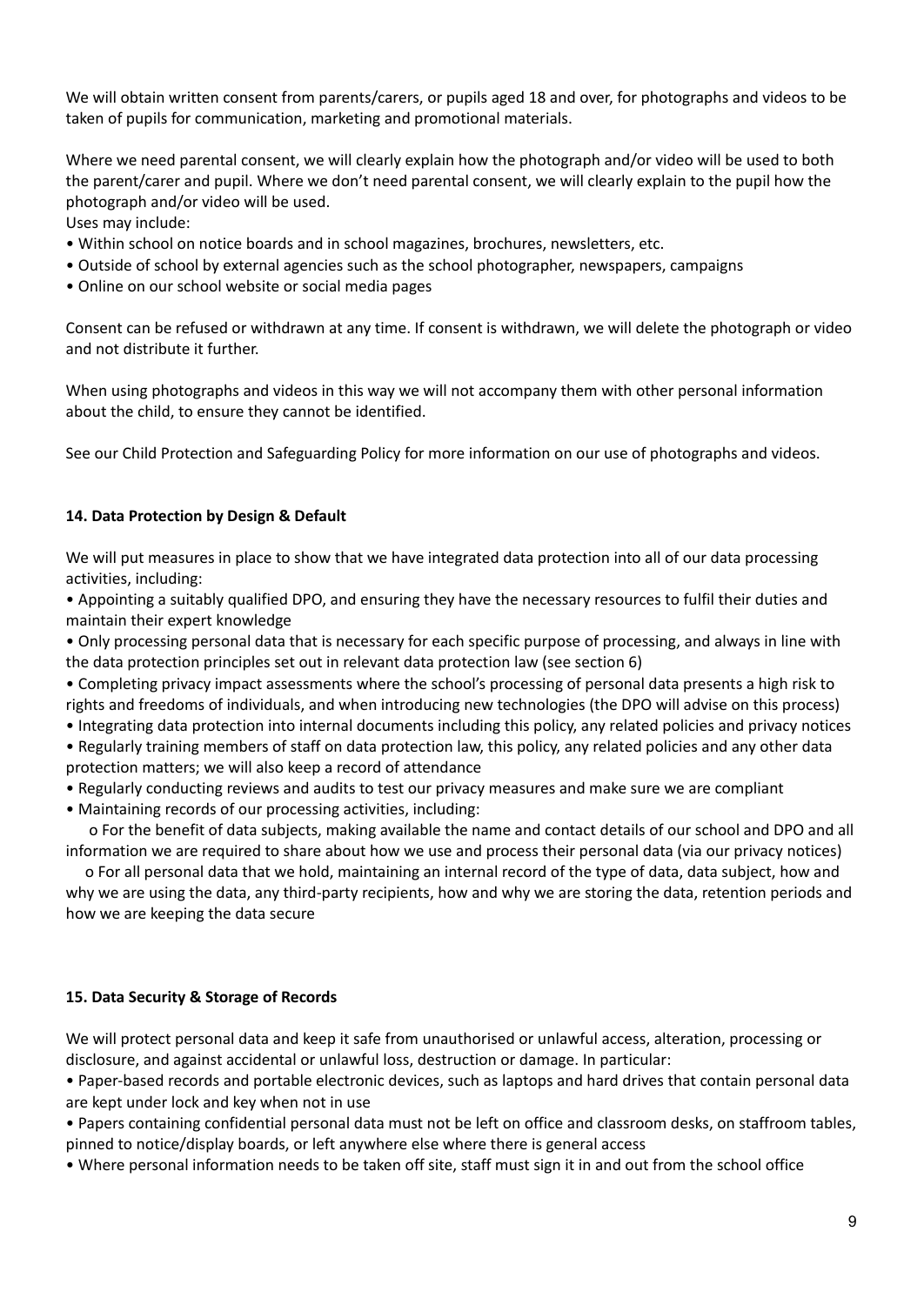• Passwords that are at least 8 characters long containing letters and numbers are used to access school computers, laptops and other electronic devices. Staff and pupils are reminded to change their passwords at regular intervals

• Encryption software is used to protect all portable devices and removable media, such as laptops and USB devices

• Staff, pupils or governors who store personal information on their personal devices are expected to follow the same security procedures as for school-owned equipment (see our E-Safety policy on acceptable use)

• Where we need to share personal data with a third party, we carry out due diligence and take reasonable steps to ensure it is stored securely and adequately protected (see section 8)

## **16. Disposal of Records**

Personal data that is no longer needed will be disposed of securely. Personal data that has become inaccurate or out of date will also be disposed of securely, where we cannot or do not need to rectify or update it.

For example, we will shred or incinerate paper-based records, and overwrite or delete electronic files. We may also use a third party to safely dispose of records on the school's behalf. If we do so, we will require the third party to provide sufficient guarantees that it complies with data protection law.

## **17. Personal Data Breaches**

The school will make all reasonable endeavours to ensure that there are no personal data breaches.

In the unlikely event of a suspected data breach, we will follow the procedure set out in appendix 1.

When appropriate, we will report the data breach to the ICO within 72 hours. Such breaches in a school context may include, but are not limited to:

• A non-anonymised dataset being published on the school website which shows the exam results of pupils eligible for the pupil premium

- Safeguarding information being made available to an unauthorised person
- The theft of a school laptop containing non-encrypted personal data about pupils

#### **18. Training**

All staff and governors are provided with data protection training as part of their induction process.

Data protection will also form part of continuing professional development, where changes to legislation, guidance or the school's processes make it necessary.

#### **19. Monitoring Arrangements**

The DPO is responsible for monitoring and reviewing this policy.

This policy will be reviewed and updated if necessary when the Data Protection Bill receives royal assent and becomes law (as the Data Protection Act 2018) – if any changes are made to the bill that affect our school's practice. Otherwise, or from then on, this policy will be reviewed **every 2 years** and shared with the full governing board.

#### **20. Links with Other Policies**

This data protection policy is linked to other policies including:

• Freedom of information policy (Including publication scheme)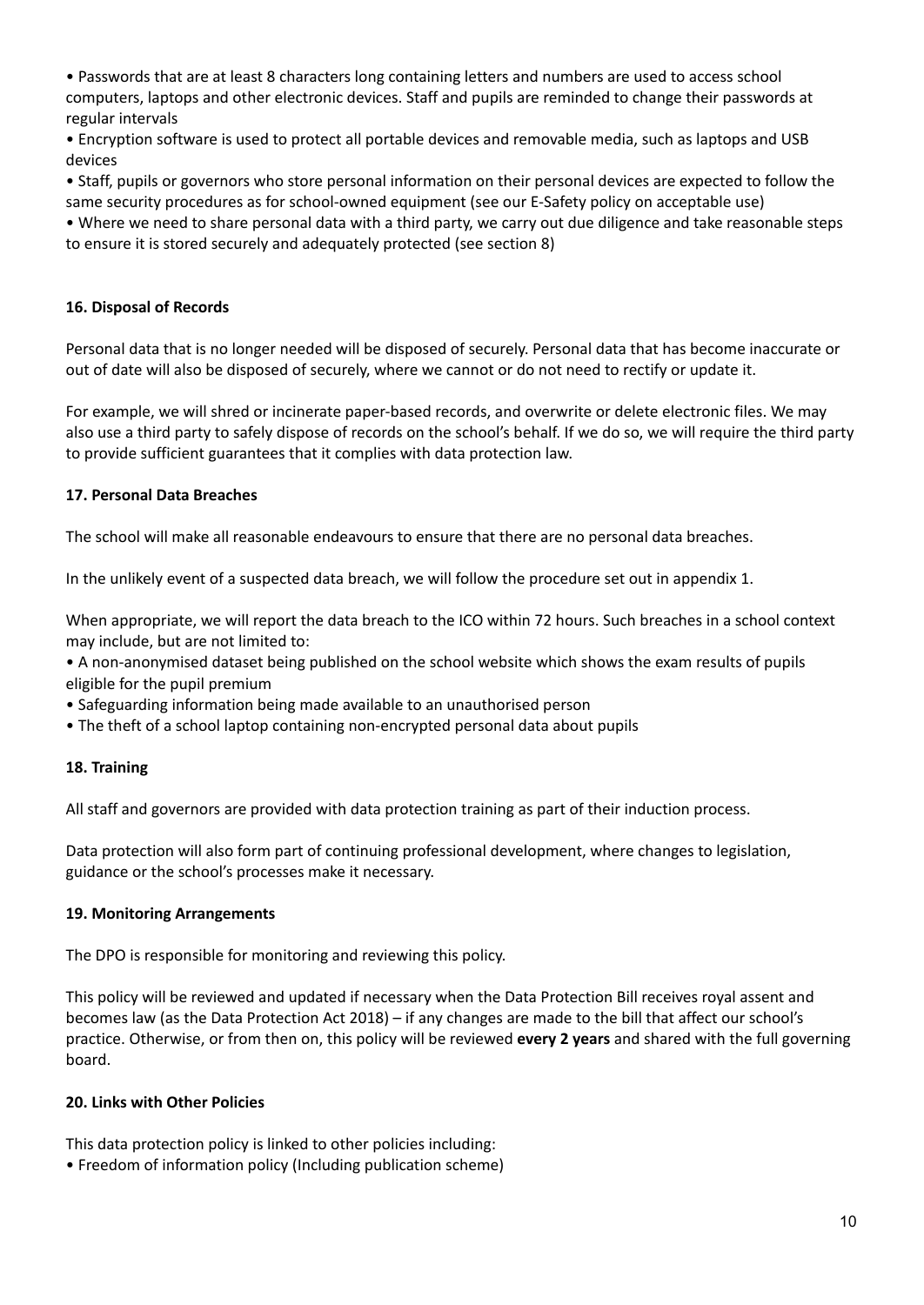## **Appendix 1 – Personal Data Breach Procedure**

This procedure is based on guidance on personal data breaches produced by the ICO.

• On finding or causing a breach, or potential breach, the staff member or data processor must immediately notify the DPO

• The DPO will investigate the report, and determine whether a breach has occurred. To decide, the DPO will consider whether personal data has been accidentally or unlawfully:

- o Lost
- o Stolen
- o Destroyed
- o Altered
- o Disclosed or made available where it should not have been
- o Made available to unauthorised people
- The DPO will alert the headteacher and the chair of governors

• The DPO will make all reasonable efforts to contain and minimise the impact of the breach, assisted by relevant staff members or data processors where necessary. (Actions relevant to specific data types are set out at the end of this procedure)

• The DPO will assess the potential consequences, based on how serious they are, and how likely they are to happen

• The DPO will work out whether the breach must be reported to the ICO. This must be judged on a case-by-case basis. To decide, the DPO will consider whether the breach is likely to negatively affect people's rights and freedoms, and cause them any physical, material or non-material damage (e.g. emotional distress), including through:

o Loss of control over their data

o Discrimination o Identify theft or fraud

o Financial loss

- o Unauthorised reversal of pseudonymisation (for example, key-coding)
- o Damage to reputation o Loss of confidentiality
- o Any other significant economic or social disadvantage to the individual(s) concerned

If it's likely that there will be a risk to people's rights and freedoms, the DPO must notify the ICO.

The DPO will document the decision (either way), in case it is challenged at a later date by the ICO or an individual affected by the breach. Documented decisions are stored by the DPO on the Trust's central systems.

• Where the ICO must be notified, the DPO will do this via the 'report a breach' page of the ICO website within 72 hours. As required, the DPO will set out:

o A description of the nature of the personal data breach including, where possible:

- The categories and approximate number of individuals concerned
- The categories and approximate number of personal data records concerned
- o The name and contact details of the DPO
- o A description of the likely consequences of the personal data breach

o A description of the measures that have been, or will be taken, to deal with the breach and mitigate any possible adverse effects on the individual(s) concerned

• If all the above details are not yet known, the DPO will report as much as they can within 72 hours. The report will explain that there is a delay, the reasons why, and when the DPO expects to have further information. The DPO will submit the remaining information as soon as possible

• The DPO will also assess the risk to individuals, again based on the severity and likelihood of potential or actual impact. If the risk is high, the DPO will promptly inform, in writing, all individuals whose personal data has been breached. This notification will set out:

o The name and contact details of the DPO

o A description of the likely consequences of the personal data breach

o A description of the measures that have been, or will be, taken to deal with the data breach and mitigate any possible adverse effects on the individual(s) concerned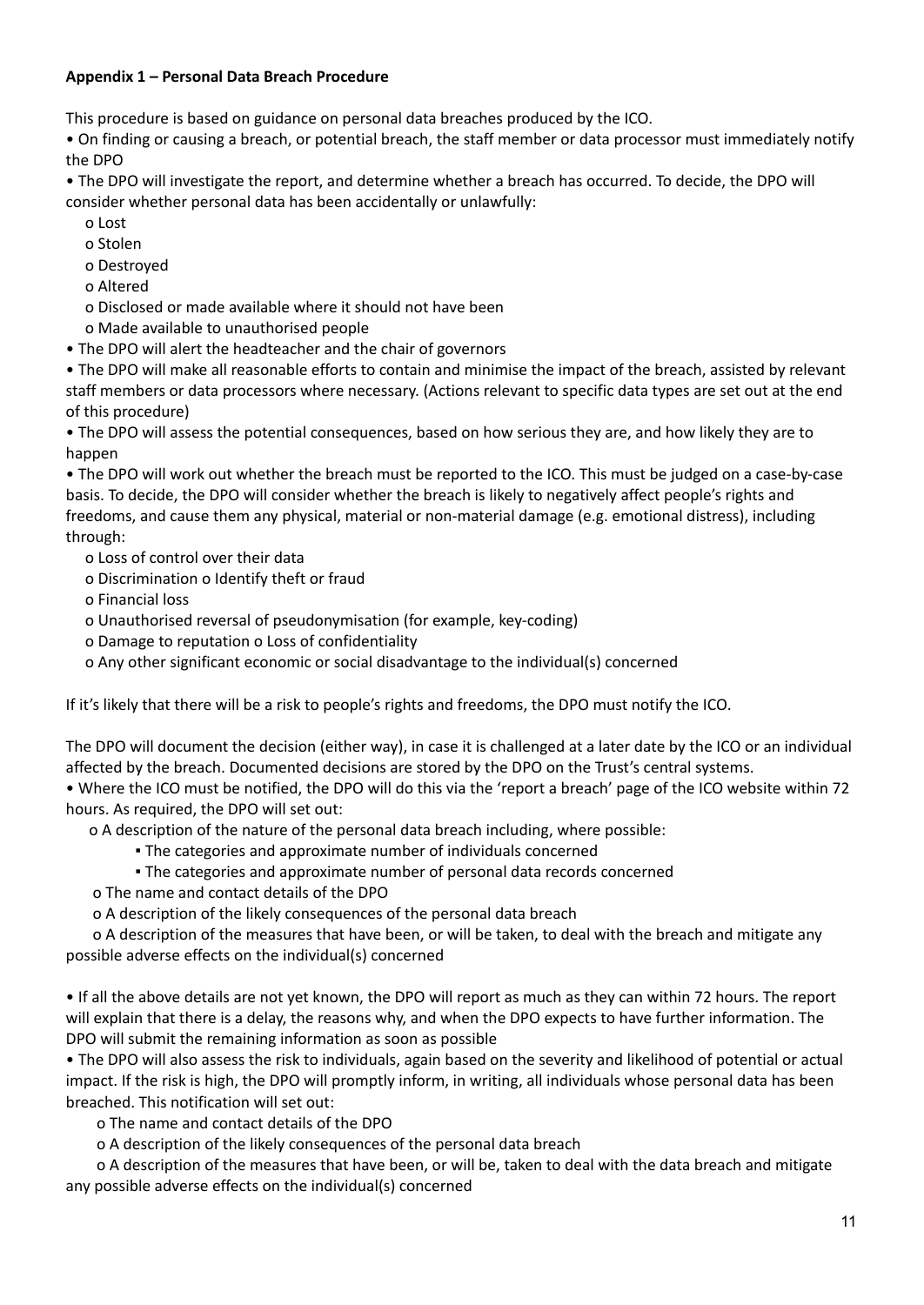• The DPO will notify any relevant third parties who can help mitigate the loss to individuals – for example, the police, insurers, banks or credit card companies

• The DPO will document each breach, irrespective of whether it is reported to the ICO. For each breach, this record will include the:

o Facts and cause

o Effects

o Action taken to contain it and ensure it does not happen again (such as establishing more robust processes or providing further training for individuals)

Records of all breaches will be stored by the DPO on the Trust's central systems.

• The DPO and headteacher will meet to review what happened and how it can be stopped from happening again. This meeting will happen as soon as reasonably possible

## **Actions to minimise the impact of data breaches**

We will take the actions set out below to mitigate the impact of different types of data breach, focusing especially on breaches involving particularly risky or sensitive information. We will review the effectiveness of these actions and amend them as necessary after any data breach.

## **Sensitive information being disclosed via email (including safeguarding records)**

• If special category data (sensitive information) is accidentally made available via email to unauthorised individuals, the sender must attempt to recall the email as soon as they become aware of the error Members of staff who receive personal data sent in error must alert the sender and the DPO as soon as they become aware of the error

• If the sender is unavailable or cannot recall the email for any reason, the DPO will ask the ICT department to recall it

• In any cases where the recall is unsuccessful, the DPO will contact the relevant unauthorised individuals who received the email, explain that the information was sent in error, and request that those individuals delete the information and do not share, publish, save or replicate it in any way

• The DPO will ensure we receive a written response from all the individuals who received the data, confirming that they have complied with this request

• The DPO will carry out an internet search to check that the information has not been made public; if it has, we will contact the publisher/website owner or administrator to request that the information is removed from their website and deleted Other types of breach that you might want to consider could include:

- Details of pupil premium interventions for named children being published on the school website
- Non-anonymised pupil exam results or staff pay information being shared with governors
- A school laptop containing non-encrypted sensitive personal data being stolen or hacked
- The school's cashless payment provider being hacked and parents' financial details stolen

#### **Appendix 2 – Model Privacy Notices**

#### **1. Privacy notice for parents/carers**

Under data protection law, individuals have a right to be informed about how the school uses any personal data that we hold about them. We comply with this right by providing 'privacy notices' (sometimes called 'fair processing notices') to individuals where we are processing their personal data.

This privacy notice explains how we collect, store and use personal data about pupils. The school is the 'data controller' for the purposes of data protection law.

Our data protection officer and contact details are below(see 'Contact us' below).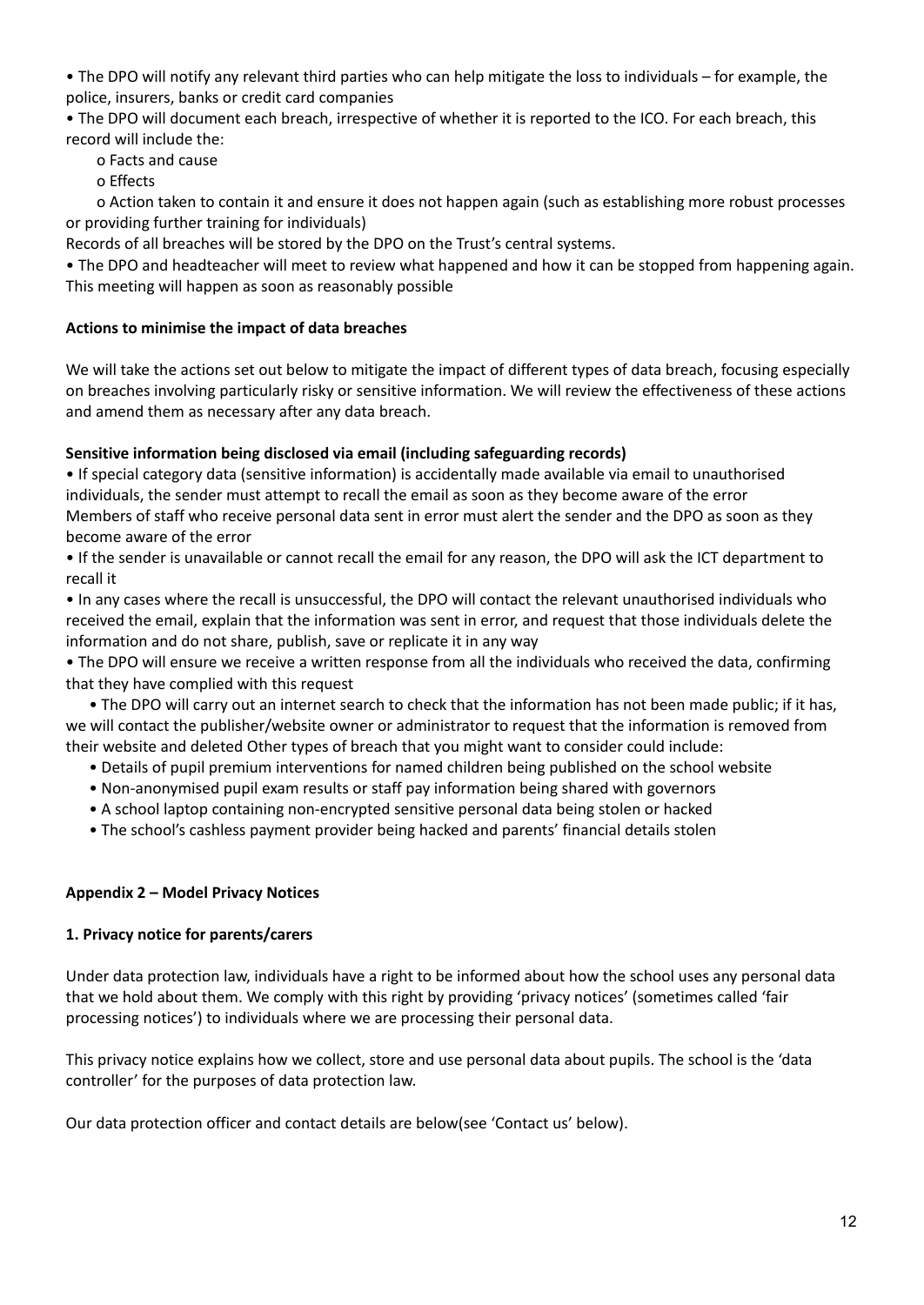## **The personal data we hold**

Personal data that we may collect, use, store and share (when appropriate) about pupils includes, but is not restricted to:

- Contact details, contact preferences, date of birth, identification documents
- Results of internal assessments and externally set tests
- Pupil and curricular records
- Characteristics, such as ethnic background, eligibility for free school meals, or special educational needs
- Exclusion information
- Details of any medical conditions, including physical and mental health
- Attendance information
- Safeguarding information
- Details of any support received, including care packages, plans and support providers
- Photographs
- CCTV images captured in school

We may also hold data about pupils that we have received from other organisations, including other schools, local authorities and the Department for Education.

#### **Why we use this data**

We use this data to:

- Support pupil learning
- Monitor and report on pupil progress
- Provide appropriate pastoral care
- Protect pupil welfare
- Assess the quality of our services
- Administer admissions waiting lists
- Carry out research
- Comply with the law regarding data sharing

#### **Our legal basis for using this data**

We only collect and use pupils' personal data when the law allows us to. Most commonly, we process it where:

- We need to comply with a legal obligation
- We need it to perform an official task in the public interest

Less commonly, we may also process pupils' personal data in situations where:

- We have obtained consent to use it in a certain way
- We need to protect the individual's vital interests (or someone else's interests)

Where we have obtained consent to use pupils' personal data, this consent can be withdrawn at any time. We will make this clear when we ask for consent, and explain how consent can be withdrawn.

Some of the reasons listed above for collecting and using pupils' personal data overlap, and there may be several grounds which justify our use of this data.

## **Collecting this information**

While the majority of information we collect about pupils is mandatory, there is some information that can be provided voluntarily.

Whenever we seek to collect information from you or your child, we make it clear whether providing it is mandatory or optional. If it is mandatory, we will explain the possible consequences of not complying.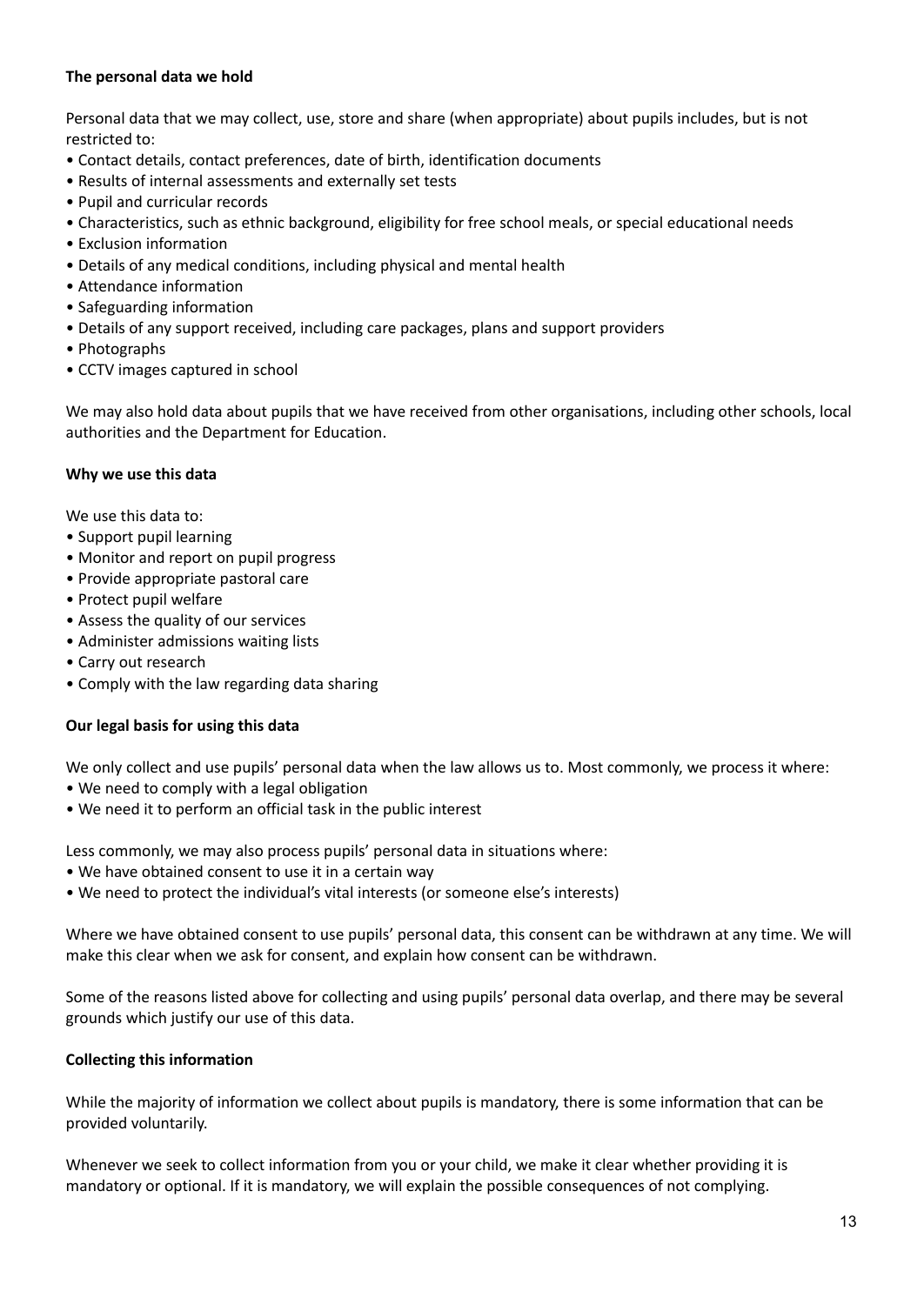# **How we store this data**

We keep personal information about pupils while they are attending our school. We may also keep it beyond their attendance at our school if this is necessary in order to comply with our legal obligations.

Please refer to the Information and Records Management Society's toolkit for schools.

## **Data sharing**

We do not share information about pupils with any third party without consent unless the law and our policies allow us to do so.

Where it is legally required, or necessary (and it complies with data protection law) we may share personal information about pupils with:

• Our local authority – to meet our legal obligations to share certain information with it, such as safeguarding concerns and exclusions

- The Department for Education
- The pupil's family and representatives Educators and examining bodies
- Our regulator [specify as appropriate, e.g. Ofsted, Independent Schools Inspectorate]
- Suppliers and service providers to enable them to provide the service we have contracted them for
- Financial organisations
- Central and local government
- Our auditors
- Survey and research organisations
- Health authorities
- Security organisations
- Health and social welfare organisations
- Professional advisers and consultants
- Charities and voluntary organisations
- Police forces, courts, tribunals
- Professional bodies

#### **National Pupil Database**

We are required to provide information about pupils to the Department for Education as part of statutory data collections such as the school and early years census if applicable.

Some of this information is then stored in the National Pupil Database (NPD), which is owned and managed by the Department and provides evidence on school performance to inform research.

The database is held electronically so it can easily be turned into statistics. The information is securely collected from a range of sources including schools, local authorities and exam boards.

The Department for Education may share information from the NPD with other organisations which promote children's education or wellbeing in England. Such organisations must agree to strict terms and conditions about how they will use the data. For more information, see the Department's webpage on how it collects and shares research data.

You can also contact the Department for Education with any further questions about the NPD.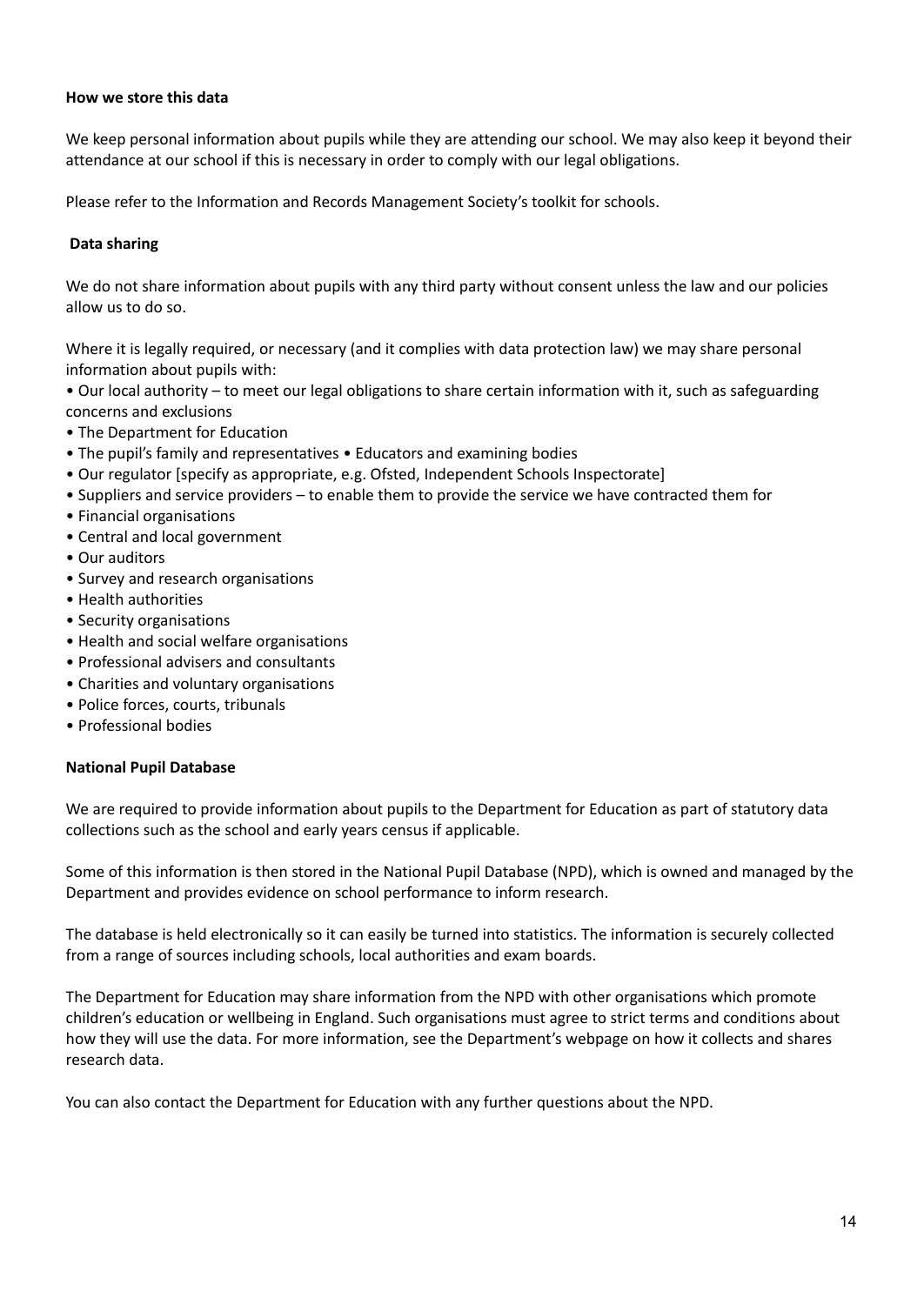## Schools with pupils aged 13 and above

#### **Youth support services**

Once our pupils reach the age of 13, we are legally required to pass on certain information about them Oxfordshire County Council, as it has legal responsibilities regarding the education or training of 13-19 year-olds.

This information enables it to provide youth support services, post-16 education and training services, and careers advisers.

Parents/carers, or pupils once aged 16 or over, can contact our data protection officer to request that we only pass the individual's name, address and date of birth to the relevant local authority or youth support service provider

#### **Transferring data internationally**

Where we transfer personal data to a country or territory outside the European Economic Area, we will do so in accordance with data protection law.

#### **Parents and pupils' rights regarding personal data**

Individuals have a right to make a **'subject access request'** to gain access to personal information that the school holds about them

Parents/carers can make a request with respect to their child's data where the child is not considered mature enough to understand their rights over their own data (usually under the age of 12), or where the child has provided consent

Parents also have the right to make a subject access request with respect to any personal data the school holds about them

If you make a subject access request, and if we do hold information about you or your child, we will:

- Give you a description of it
- Tell you why we are holding and processing it, and how long we will keep it for
- Explain where we got it from, if not from you or your child
- Tell you who it has been, or will be, shared with

• Let you know whether any automated decision-making is being applied to the data, and any consequences of this

• Give you a copy of the information in an intelligible form Individuals also have the right for their personal information to be transmitted electronically to another organisation in certain circumstances. If you would like to make a request please contact our data protection officer.

#### **Other rights**

Under data protection law, individuals have certain rights regarding how their personal data is used and kept safe, including the right to:

- Object to the use of personal data if it would cause, or is causing, damage or distress
- Prevent it being used to send direct marketing
- Object to decisions being taken by automated means (by a computer or machine, rather than by a person)
- In certain circumstances, have inaccurate personal data corrected, deleted or destroyed, or restrict processing

• Claim compensation for damages caused by a breach of the data protection regulations To exercise any of these rights, please contact our data protection officer.

#### **Complaints**